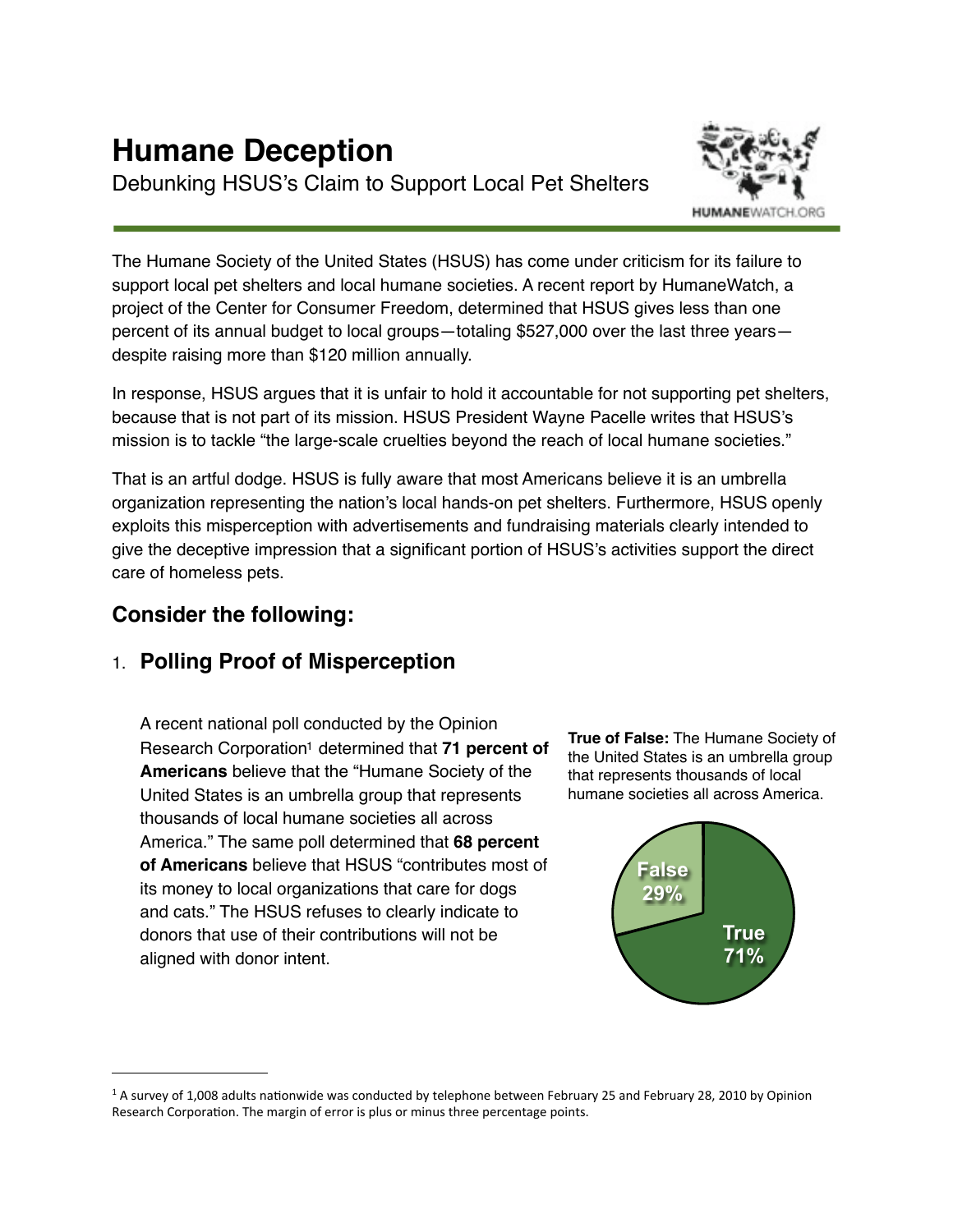## **2. Failure to Disclose**

While HSUS never explicitly says that it financially supports local animal shelters, it also does not obviously disclose the fact that it does *not* fund local shelters. Instead, **HSUS largely allows the clear and proven misperception to stand unaddressed.**

At the same time, **nowhere on HSUS's [website donation page](https://secure.humanesociety.org/site/Donation2?df_id=2320&2320.donation=form1&s_src=homepage&sub_src=toolbarbutton) or [its fundraising](http://www.humanewatch.org/index.php/documents/detail/select_hsus_fundraising_letters_from_2009_and_2010/)  [material](http://www.humanewatch.org/index.php/documents/detail/select_hsus_fundraising_letters_from_2009_and_2010/) does it explicitly say that HSUS is not associated with local animal shelters**. Even the page titled "[Donations F.A.Q.](http://www.humanesociety.org/about/contact/donations_faq.html)" fails to disclose the fact that HSUS has no formal affiliation with local pet shelters. On HSUS's "[About Us: Direct Care](http://www.humanesociety.org/animal_community/)" webpage, it writes: "The HSUS has stood as the nation's most important advocate for local humane societies."

Astonishingly, on a webpage titled "Have a question?" HSUS dodges its *own* question:

#### *How is The HSUS affiliated with my local humane society?*

*For more than a half century, The HSUS has stood as the nation's most important advocate for local humane societies. Additionally, The HSUS operates its own network of sanctuaries, providing care and homes to more animals than any other national animal protection organization in the United States.*

For example, the Nevada Humane Society (an animal sheltering organization not affiliated with HSUS) attempted to rent HSUS's mailing list for fundraising purposes. As a condition of that use, HSUS required the Nevada Humane Society remove a statement pointing out that it does not receive funding from "national groups" from their materials and any future mailings.

## 3. **Many Local Shelters are Frustrated with HSUS**

Recent news stories have quoted a variety of animal shelter professionals responding to HSUS's failure to support local shelters. In a recent interview with News 12 New Jersey, Roseann Trezza, Executive Director of New Jersey's Associated Humane Societies, commented: "**We receive nothing from them. And the amount of money they get nationally and don't share with needy shelters like ours is a shame**." Amanda Welby from the Seattle Humane Society told Fox Spokane that the misunderstanding between HSUS and local shelters is "**a good source of confusion for a lot of our donors**. […] We have had issues with people who would intend to name us in their will, but actually name the Humane Society of the United States."

## 4. **Citing Shelter Euthanasia Rates as a Reason to Support HSUS**

In its fundraising materials and elsewhere, HSUS references the number of animals euthanized in local animal shelters each year as an important reason to support HSUS.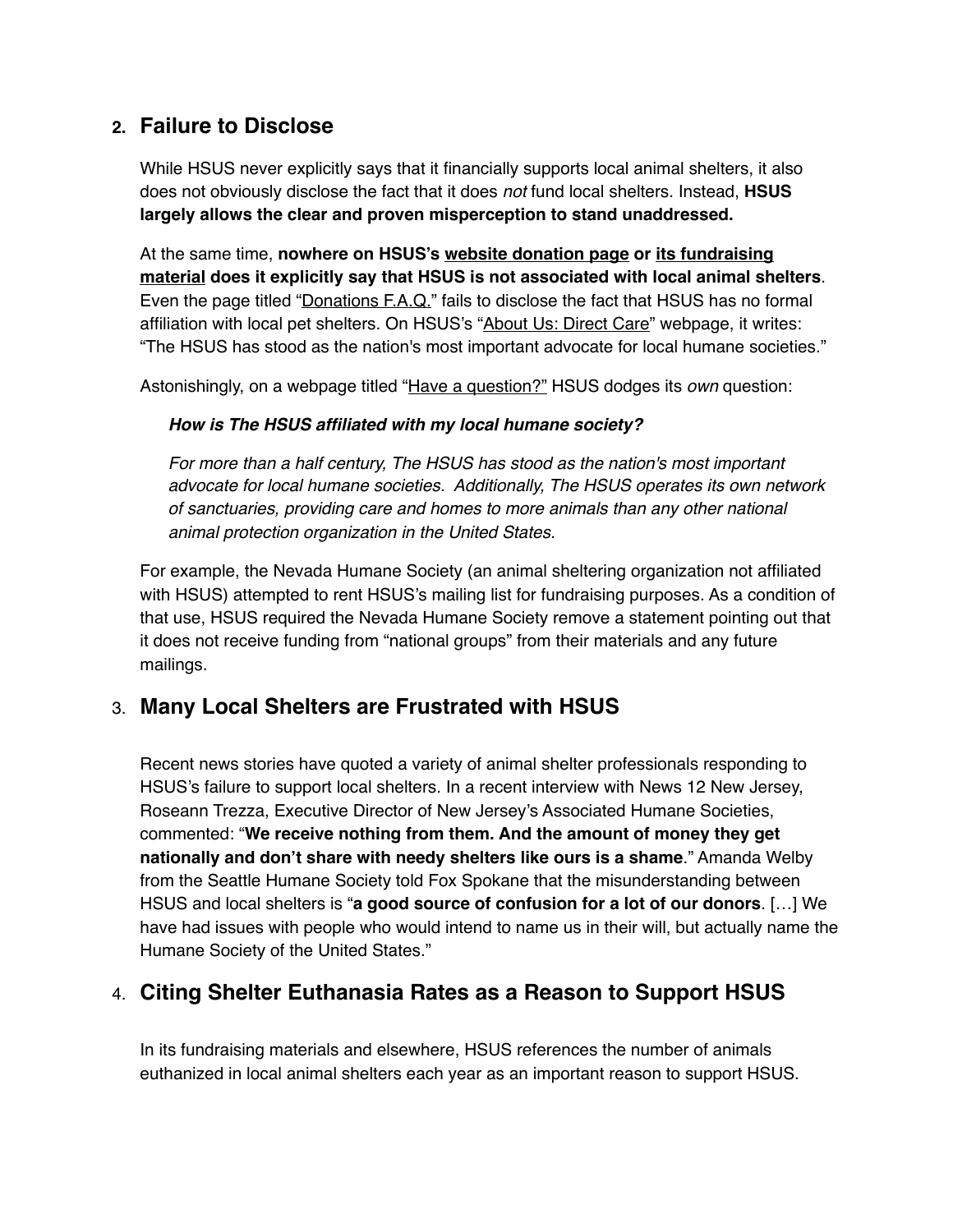For instance, a fundraising video featuring actress Jenna Elfman explicitly cites the number of animals euthanized in local animal shelters each year as a primary reason to support HSUS. And in a recent fundraising letter, HSUS President Wayne Pacelle wrote:

#### "*Over 4,000,000 loving pets are put to death each year ... local shelters try their best to save lives, but they are simply overwhelmed and need our help—YOURS AND MINE—TO HELP INCREASE ADOPTIONS.*"

But, of course, HSUS does very little to actually help save animals from being euthanized. As any shelter veteran will acknowledge, preventing animals from being euthanized takes money to pay for food and boarding costs. No amount of "support" in the form of magazine subscriptions, training programs, or expensive shelter evaluations (offered by the HSUS for a fee) will keep animals from being put down.

# 5. **Support HSUS to Support Local Shelters**

In a recent fundraising mailing, HSUS provided a list of the top ten reasons to support HSUS. The top reason read:

#### **10 REASONS TO RENEW YOUR** MEMBERSHIP IN THE HSUS TODAY

1. Your renewed membership helps The HSUS assist local shelters to become better through improving management and adoption practices.

Accompanying the list was a picture of a sullen-looking cat.

# 6. **Deceptive Imagery of Puppies and Kittens**

A recent review of HSUS's fundraising videos determined that more than 85 percent of all of the animals used in them were either dogs or cats. The same holds true for much of its direct mail and email fundraising documents, which often feature photos of dog or cats inside cages or in animal shelters. In truth, the HSUS spends far more time on meat and egg issues.